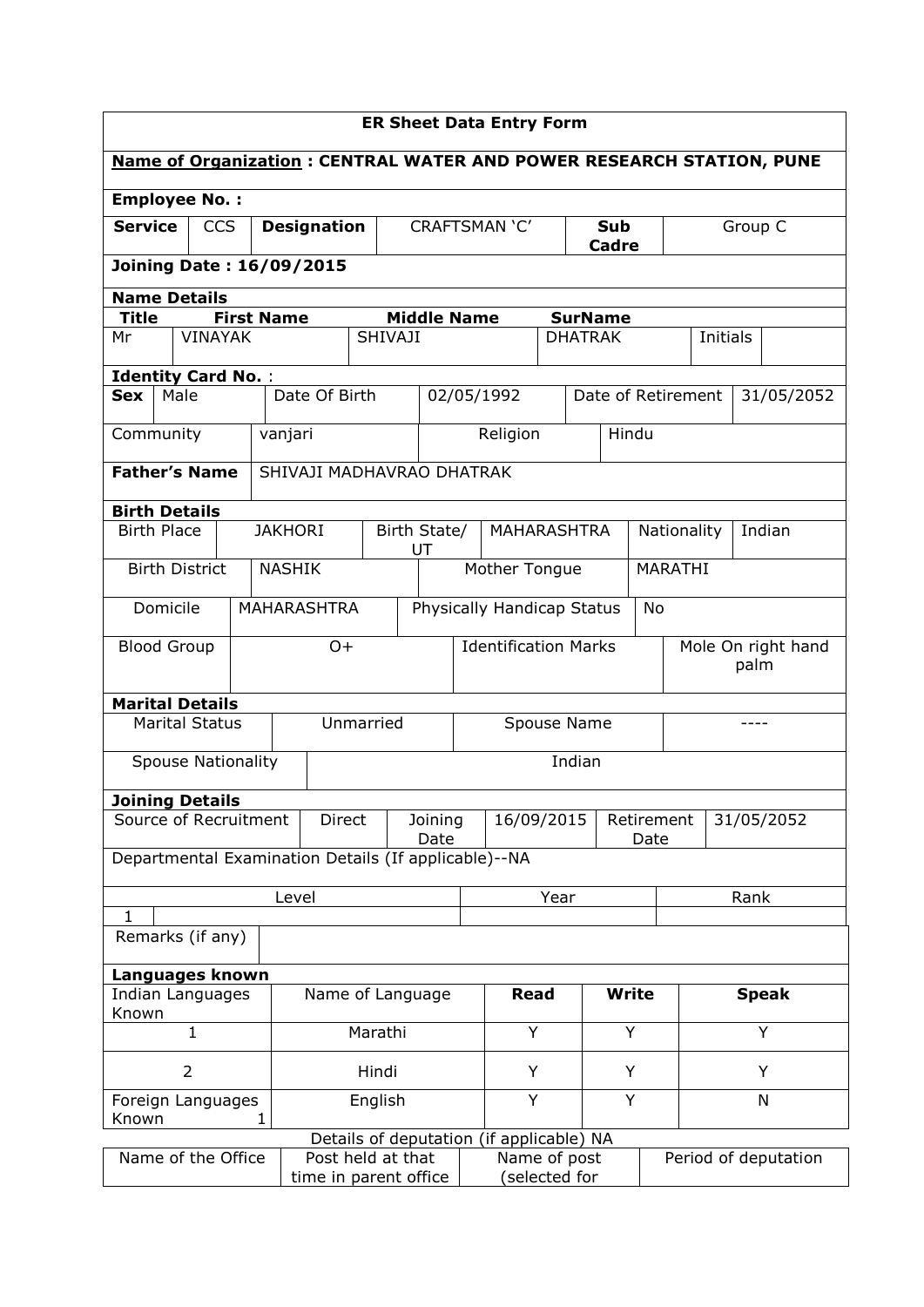|            |                |                  | deputation                                 |      |                                                  |                  |
|------------|----------------|------------------|--------------------------------------------|------|--------------------------------------------------|------------------|
|            |                |                  |                                            |      | Since                                            | From             |
|            |                |                  |                                            |      |                                                  |                  |
|            |                |                  | Details of Foreign Visit                   |      |                                                  |                  |
| SI.<br>No. | Place of Visit | Date of<br>visit | Post held at<br>that time                  |      | Whether it is<br>a personal or<br>official visit | Details of visit |
|            |                |                  | Transfer/Posting Detail (if applicable) NA |      |                                                  |                  |
|            | Place          |                  | Period of posting                          |      |                                                  |                  |
|            |                | Since            |                                            | From |                                                  |                  |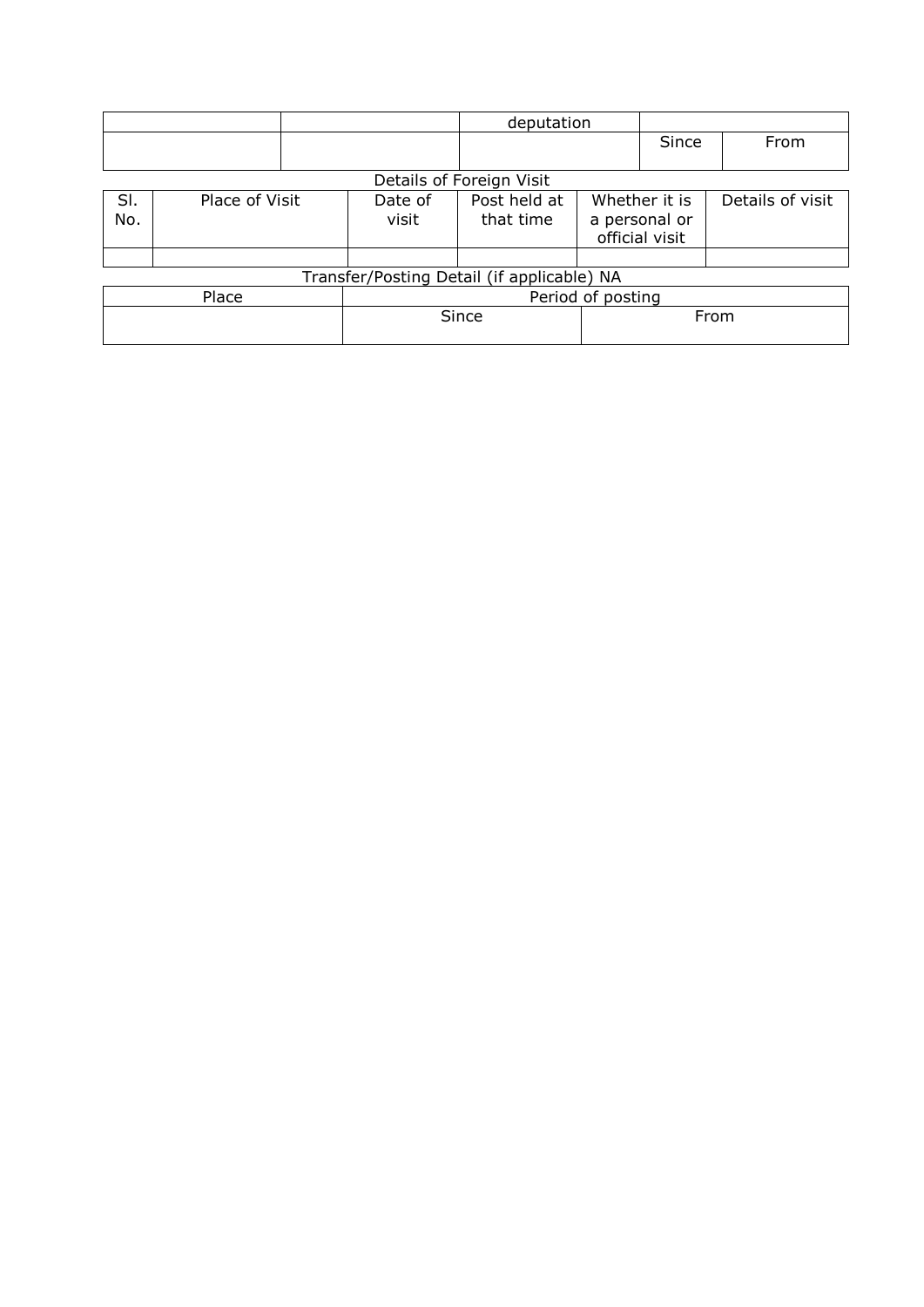|                                                                                                                           |              |  |                                       |                    |  |                               |                         |                  |                                  | Qualification (Use extra photocopy sheets for multi qualifications, experience, training, awards details) |  |
|---------------------------------------------------------------------------------------------------------------------------|--------------|--|---------------------------------------|--------------------|--|-------------------------------|-------------------------|------------------|----------------------------------|-----------------------------------------------------------------------------------------------------------|--|
| Qualification                                                                                                             |              |  |                                       | Discipline         |  |                               |                         | Specialization 1 |                                  |                                                                                                           |  |
| ITI                                                                                                                       |              |  |                                       | <b>MASON</b>       |  |                               |                         |                  |                                  |                                                                                                           |  |
| Year                                                                                                                      |              |  | Division                              |                    |  | CGPA/ % Marks                 |                         |                  |                                  | Specialization 2                                                                                          |  |
| 2009-2010                                                                                                                 |              |  | 1st class with<br>Distinction         |                    |  | 82.00%                        |                         |                  |                                  |                                                                                                           |  |
| Institution                                                                                                               |              |  |                                       | University         |  | Place                         |                         |                  | Country                          |                                                                                                           |  |
| <b>ITI Nashik</b>                                                                                                         |              |  | Maharashtra<br><b>Technical Board</b> |                    |  | Nashik,<br><b>MAHARASHTRA</b> | India                   |                  |                                  |                                                                                                           |  |
| Experience                                                                                                                |              |  |                                       |                    |  |                               |                         |                  |                                  |                                                                                                           |  |
| Type of Posting                                                                                                           |              |  |                                       |                    |  |                               | Level                   |                  |                                  |                                                                                                           |  |
| <b>Central Civil Services</b>                                                                                             |              |  |                                       |                    |  |                               | Group C                 |                  |                                  |                                                                                                           |  |
|                                                                                                                           | Designation  |  |                                       |                    |  | <b>Present Position</b>       |                         |                  |                                  |                                                                                                           |  |
|                                                                                                                           | Craftsman'C' |  |                                       |                    |  | Temporary as Craftsman'C'     |                         |                  |                                  |                                                                                                           |  |
|                                                                                                                           | Ministry     |  |                                       |                    |  |                               | Department              |                  |                                  |                                                                                                           |  |
| Water Resources, River<br>Development and Ganga<br>Rejuvenation                                                           |              |  |                                       | <b>CWPRS</b>       |  |                               |                         |                  |                                  |                                                                                                           |  |
|                                                                                                                           | Office       |  |                                       | Place              |  |                               |                         |                  |                                  |                                                                                                           |  |
|                                                                                                                           | <b>CWPRS</b> |  |                                       |                    |  |                               | Pune                    |                  |                                  |                                                                                                           |  |
| <b>Experience Subject</b>                                                                                                 |              |  |                                       | Period of Posting  |  |                               |                         |                  |                                  |                                                                                                           |  |
| Major                                                                                                                     |              |  |                                       | Minor              |  |                               |                         | From             |                                  | To                                                                                                        |  |
| Supervising civil works,                                                                                                  |              |  |                                       | Preparing Drawings |  |                               |                         |                  |                                  |                                                                                                           |  |
| Note:-Refer the Annexure to fill above Major, Minor Subjects and below given training subject<br>(minimum 1 week & above) |              |  |                                       |                    |  |                               |                         |                  |                                  |                                                                                                           |  |
|                                                                                                                           |              |  |                                       |                    |  |                               |                         |                  |                                  |                                                                                                           |  |
| <b>Training Nil</b>                                                                                                       |              |  |                                       |                    |  |                               |                         |                  |                                  |                                                                                                           |  |
| <b>Training Year</b>                                                                                                      |              |  | <b>Training Name</b>                  |                    |  |                               | <b>Training Subject</b> |                  |                                  |                                                                                                           |  |
| Level                                                                                                                     |              |  | Institute Name, Place                 |                    |  | Field Visit Country           |                         |                  | Field Visit Place (within India) |                                                                                                           |  |
|                                                                                                                           |              |  |                                       |                    |  |                               |                         |                  |                                  |                                                                                                           |  |
| <b>Sponsoring Authority</b>                                                                                               |              |  | Period of Training                    |                    |  |                               | Duration                |                  |                                  | Result                                                                                                    |  |
| From                                                                                                                      |              |  |                                       | To                 |  | (in Weeks)                    |                         |                  |                                  | Qualified                                                                                                 |  |
|                                                                                                                           |              |  |                                       |                    |  |                               |                         |                  |                                  | Not Qualified                                                                                             |  |
| <b>Awards/Publications</b>                                                                                                |              |  |                                       |                    |  |                               |                         |                  |                                  |                                                                                                           |  |